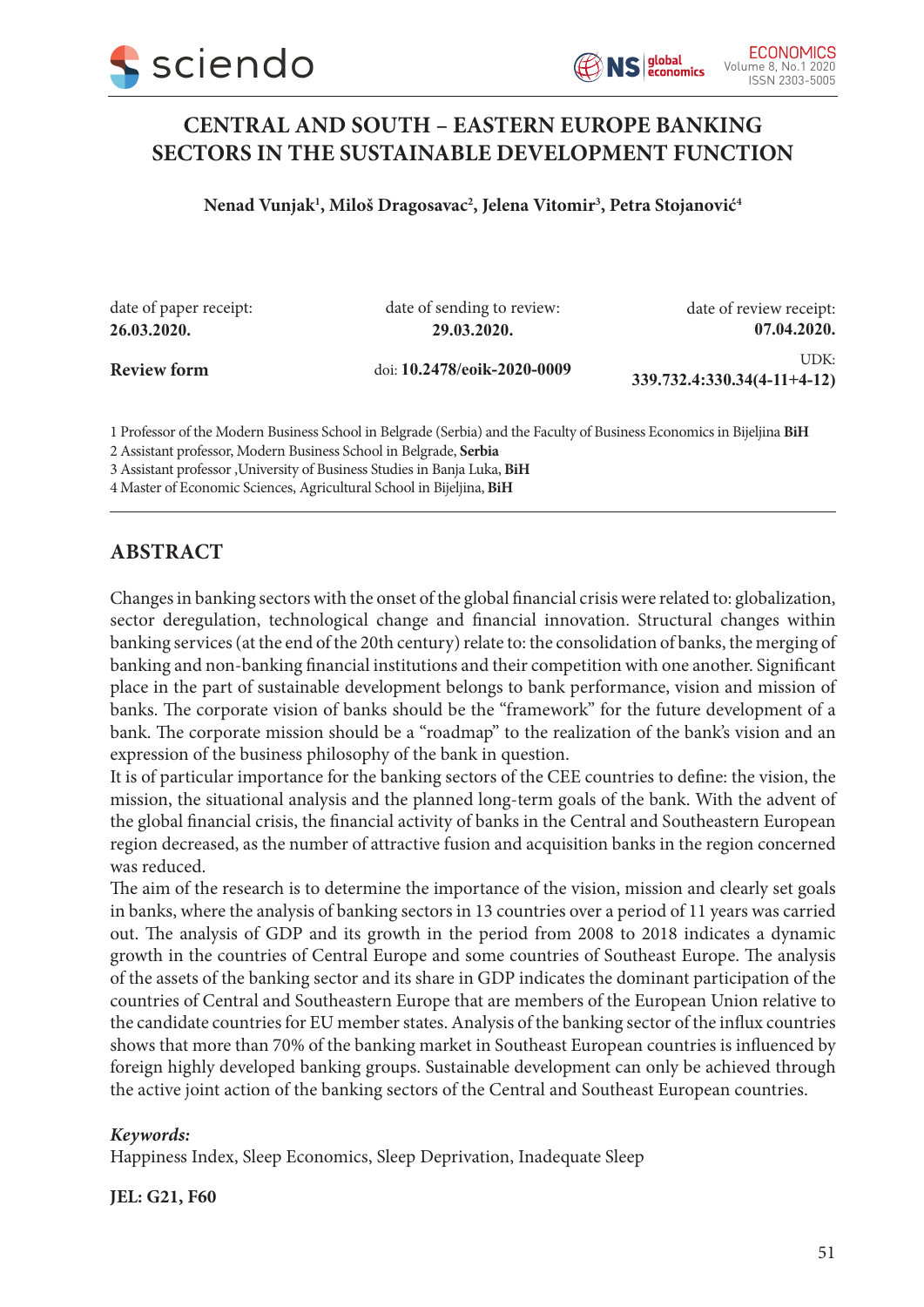### **INTRODUCTION**

The factors of change in banking with the advent of the global financial crisis were related to: 1) globalization 2) deregulation 3) technological change and 4) financial innovation (Vunjak N., Ćurčić U. & Kovačević Lj. 2013). Globalization of the financial market implies that there is universal business, a high degree of competitiveness between banks and non-banking financial institutions, the consolidation and restructuring of banks and the financial market. Globalization also involves disintermediation in bank operations whereby banks are conditioned to accept lower fees for their services, to take greater risks, and to expand their customers through non-traditional banking operations (Cocris V. & Nucu E., (2013). ). Banking deregulation puts banking regulation aside and only respects the necessary regulation to conduct banking transactions. Minimum regulatory requirements relate to: a) protecting the assets of the population and confidence in the banking sector b) security and reliability of the banking sector c) adequacy of banks' capital d) timely financial reporting and application of international accounting standards e) creating conditions for bank competition f) greater accountability bank management. (Koch W. T., & MacDonald S. S., 2003).

Technological changes are present on a daily basis in the banking business, so that banks, using modern technology, can daily monitor and change their balance sheet positions (assets and liabilities structure) and track changes in their positions (Pere, E. 2015.). Technological changes have enabled banks to:

a) increasing economies of scale b) facilitating consolidation and integration with competition

c) creation of new banking products and services d) more efficient risk management for banks

e) more efficient and faster flow of information, marketing of services and distribution of products and services f) securities trading g) innovations in the field of financial engineering (financial derivatives) h) increase of efficiency and profitability of work i) creation of virtual banks through internet banking (Vunjak N., Radović M., Vitomir J. & Štrbo S. 2019)

A special place in the part of the new banking technology belongs to internet banking, which created the conditions for:

1) perfect awareness of service users,

2) reducing the cost of banking transactions,

3) developing cooperation with users of banking services,

4) quick insight into cash balances on accounts and collection of securities due,

5) authorization of automatic payments,

6) delaying data of IT applications, etc. (Curcic U. 2003.)

Electronic banking has brought banks comfort in business, increased trust between banks and clients and risks associated with lagging behind in the application of modern banking technology. Financial innovations in banks are the result of changes in legal regulation, operational and strategic management of banking operations. Innovations in banking are mostly related to the forms of new securities, new banking services, changing organizational forms, channels of distribution of banking products and services (Achim, V., Borlea,N.,& Mare,C. 2015).

Structural changes within banking services have emerged in the last decades of the 20th century, which include: a) bank consolidation b) the association of banking and non-banking financial institutions c) competition between banks and non-banking financial institutions (Sherstnev, M. A. 2019.) Modern financial services are present in the financial market not only by banks but also by insurance companies and pooled funds. Due to the presence of structural changes, a large number of banks have adopted a new management philosophy to counteract the effects of the financial crisis. Structural changes in banking services have not been overlooked by banks in the countries of Central, Eastern and Southeastern Europe, all with the aim of sustainable economic and financial development (Andries, A.M.2011.)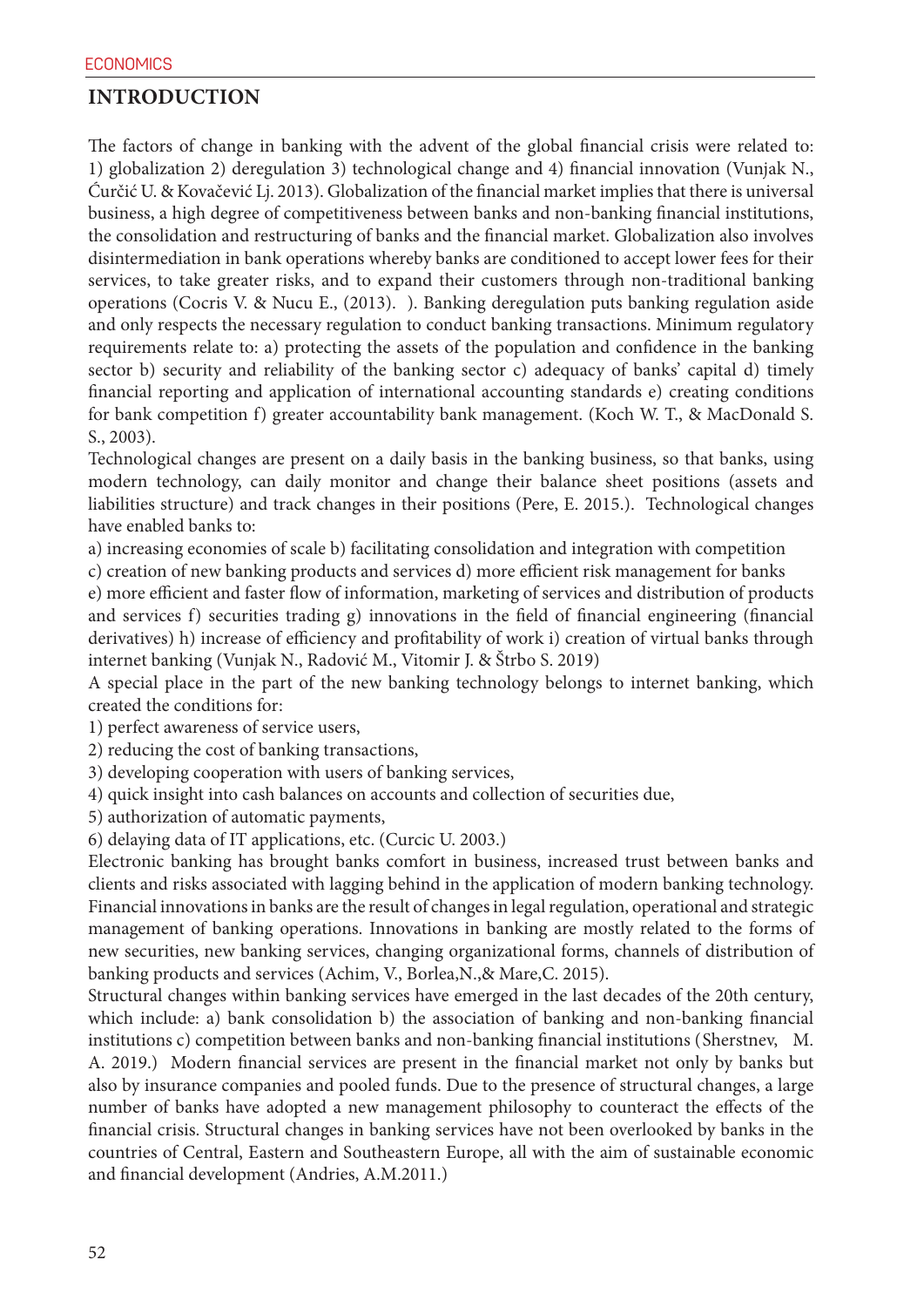## **1. CORPORATE PERFORMANCE OF BANKS IN THE SUSTAINABLE DEVELOPMENT FUNCTION**

According to modern theory and practice, corporate performance of banks should mean the achieved results, quantity and quality of bank operations, which relates to:

a) profitability rate b) asset quality c) bank liquidity rate. The word "performance" in the general sense represents functional ability, performance, execution and achievement (Dragosavac M. 2013.)

 The performance of banks represents a "mirror" of their value, their success, their size, their efficiency and effectiveness in business. In cases where banks' performance is viewed as a peer group of banks, they can then be classified as low, medium and high performing. Poor performance is indicators that tend to decrease from average to minimum. Medium performance represents indicators achieved by banks at the average bank group level. High performance of banks is an indicator of the highest level of success of a bank's business (its liquidity, solvency and profitability) (Andries A.M. & Căpraru B., 2012.)

Expressing the performance of banks is done to compare them with the performance of other banks. In banking practice so far, the following banks' performance is most often present:

a) finance b) marketing c) management d) business philosophy e) employees f) business culture and style of behavior g) business reputation and reputation h) bank image and goodwill (Curcic U. 2003.)

Banks' financial performance is the most prominent in bank analyzes and relates to aspects of their cost and operational efficiency. Banks' financial performance includes: a) front and back banks b) leverage and allocation of bank assets c) quality of bank assets d) control of the bank's general expenses (Košak, M., Zajc, P. & Zorić, J. 2009.) It is characteristic of banks that have high corporate performance that their manager has a clear strategic direction that they achieve through strategic planning. Banks with high corporate performance to maintain strategic direction face considerable pressure from the environment in the face of change. Such banks have a good management team that quickly accepts change and, through the life cycle stages of banking products and services, make changes. The main features of high performing banks are related to profit maximization, cost control and good management (Dragosavac M. 2019.)

The strategy for the development of banks' corporate performance is defined by applying a swot analysis (opportunity, strength, threats and weakness) based on: a) low cost strategies b) strategies for differentiating banking products and services c) niche strategies (market segments) (Barth R., Caprio G. & Levine R.,2004)

The process of choosing a strategic development of a bank's corporate performance involves several stages. The first stage in the strategic process is about knowing the priority goals of the bank and their time constraints. The second stage is related to the analysis of outstanding issues regarding the impediment and possible realization of the development strategy, whereby it is necessary to carry out a real valuation of the bank's aggregates (assets) and resources (liabilities). The third phase concerns the choice of corporate development strategy and target part of the financial market. Within this phase, in addition to determining the revision of the target corporate strategy, the final variants of the strategic direction of the bank's development are determined (Buterin V.; Škare, M. & Buterin, D. 2017)

A special place in defining the corporate performance of banks belongs to the vision and mission of bank development. The vision should be a "framework" for the future development of the bank. The vision creation starts from the following factors: a) achieved, achievable and realistic vision of the bank b) creations, inspirations and motivations in defining the vision of the bank c) benefits of the bank's vision on the users of its services (Poghosyan, T. & Poghosyan, A. 2010.)

A clear corporate vision of the bank encourages and encourages the bank's employees to be more engaged in achieving that vision. The bank's corporate vision often conflicts with the strategic development direction of the bank. The practice of the most developed banks so far shows that the vision of development is realized at the corporate level and that it is a precondition for determining the strategic business direction of the bank. The strategic business direction is defined by the bank's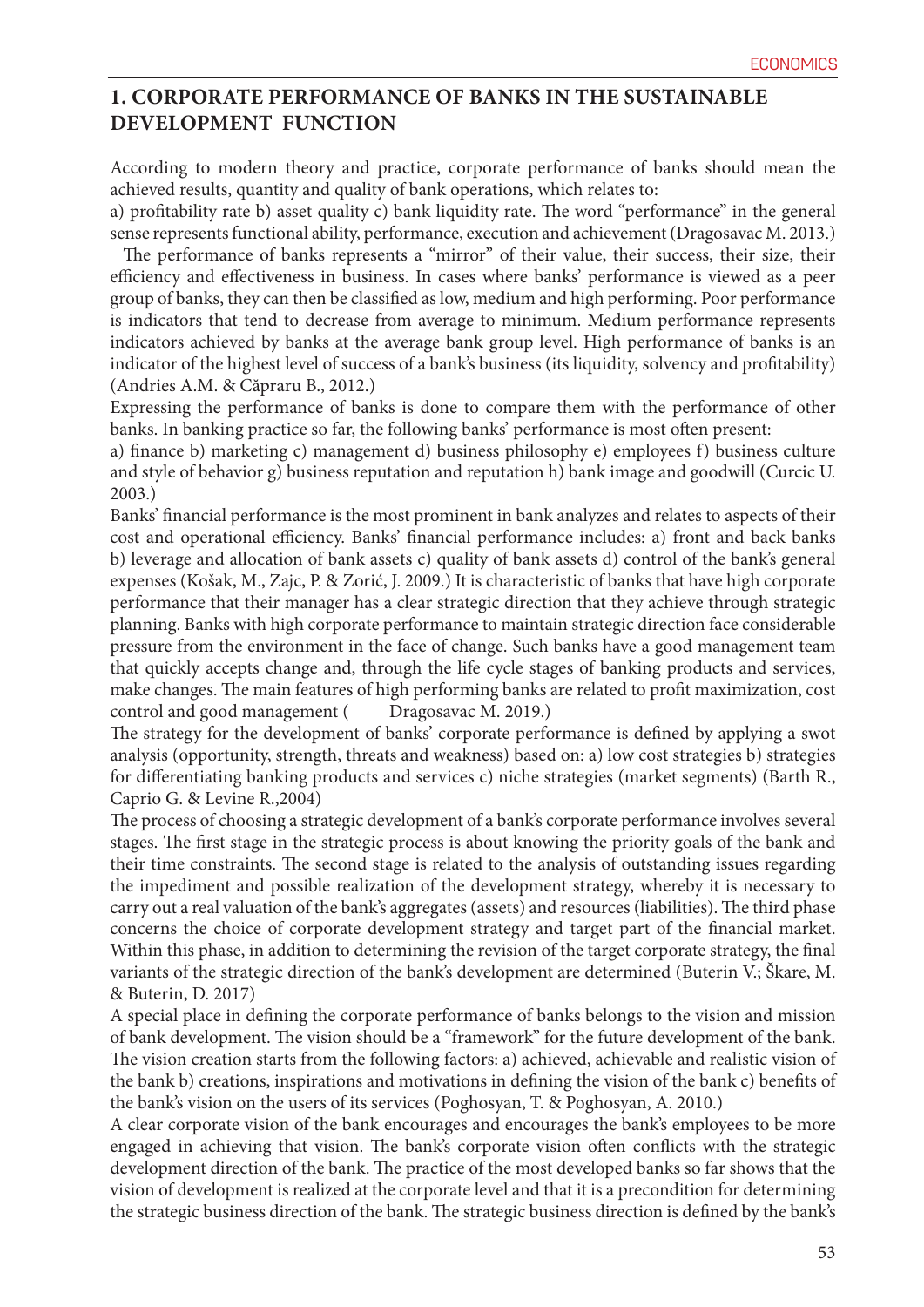management for the bank as a whole and for each business unit (profit center) individually.

The corporate vision of the bank's development is the basis for defining the bank's mission. A bank's vision is a way of successively realizing a bank's development vision. The mission of the bank is to integrate the individual goals and objectives of the organization of the bank into one whole, creating positive synergetic effects. Unlike a corporate vision that provides a "framework" for choosing a bank's development, the corporate mission accomplishes the bank's development goals exactly as management wants the bank to be in the future (Pervan M., Pelivan I., & Arnerić J.2017.)

A corporate mission can be defined as a "framework" for the bank's own objectives and as an expression of the bank's business philosophy. The process of creating and redefining a bank's mission should first go from considering the results of a situational analysis of the bank and its environment. Then it is necessary to define strategic, tactical (annual) and operational goals, as well as their interdependence. The bank's mission should be broad enough to encompass all the alternatives available to the bank's management. The bank's mission should have a decisive influence on the long-term strategic planning process (up to 5 years) and on the operational (current and monthly) planning process of the bank. After accepting the bank's mission, it should be binding on the supervisory authorities, the bank's management, the bank's employees and the bank's investors. Banking practice shows that without a clearly defined mission, it is not possible to develop a collision planning process for a bank (Garciya-Marco T. & Robles-Fernandez M.D.2013) .

There are objectives in banks' operations related to profit (rate of return on total assets), dividend (rate of return on share capital) increase in participation in the financial market risk diversification, banking innovations, etc. The business objectives of the bank should be defined after considering the environment, the financial market and the mission of the bank if sustainable development is to be achieved. The business goals of the bank should be based not only on the interests of the owners (shareholders), the bank's managers, but also on the market, ie the needs and requirements of the customers of banking products and services. It is in the context of sustainable development that the task of the bank's management should be to transform the bank's mission into specific goals and objectives, through which the bank's mission will be supported in the long term and operationally. The business goals of the bank can be divided into: a) financial goals b) management goals c) marketing goals of the bank (Babihuga R.,2007)

It is of particular importance for the banking sectors of Central and South-East European countries to define the bank's vision, mission, situational analysis and planned long-term goals for sustainable development (Barjaktarović, L., Paunović, M. & Ječmenica, D. 2013) It is a fact that sustainable development in the conditions of globalization and the presence of the global financial crisis is impossible without strict implementation of the strategic corporate vision and mission of the banks. Managing the aggregates and resources of the balance sheet, as well as the income and expenses in the income statement of banks, is a condition for the long-term sustainable development of not only the banking sector but also other economic and non-economic sectors. The macro indicators of gross domestic product (GDP), foreign direct investment (FDI), exports and imports are related to the banking sector and sustainable development (Cocris V. & Nucu E., 2013.)

### **2. ANALYSIS OF THE SITUATION AND DEVELOPMENT OF THE BANKING SECTORS OF CENTRAL AND SOUTHEAST EUROPE**

The banking market of the countries of Central and South-Eastern Europe compared to the European Union can be said to be relatively weak and still underdeveloped. The leading banking groups of Central and Southeast European countries experienced an expansion in the second decade of the 21st century, which can be seen from the size of the banking assets and capital owned by foreign banks. This claim can be substantiated by the fact that over 70% of the banking market in these countries is influenced by foreign banking groups (Dmitrovic M., Dobrota M. & Knezevic S.,2016)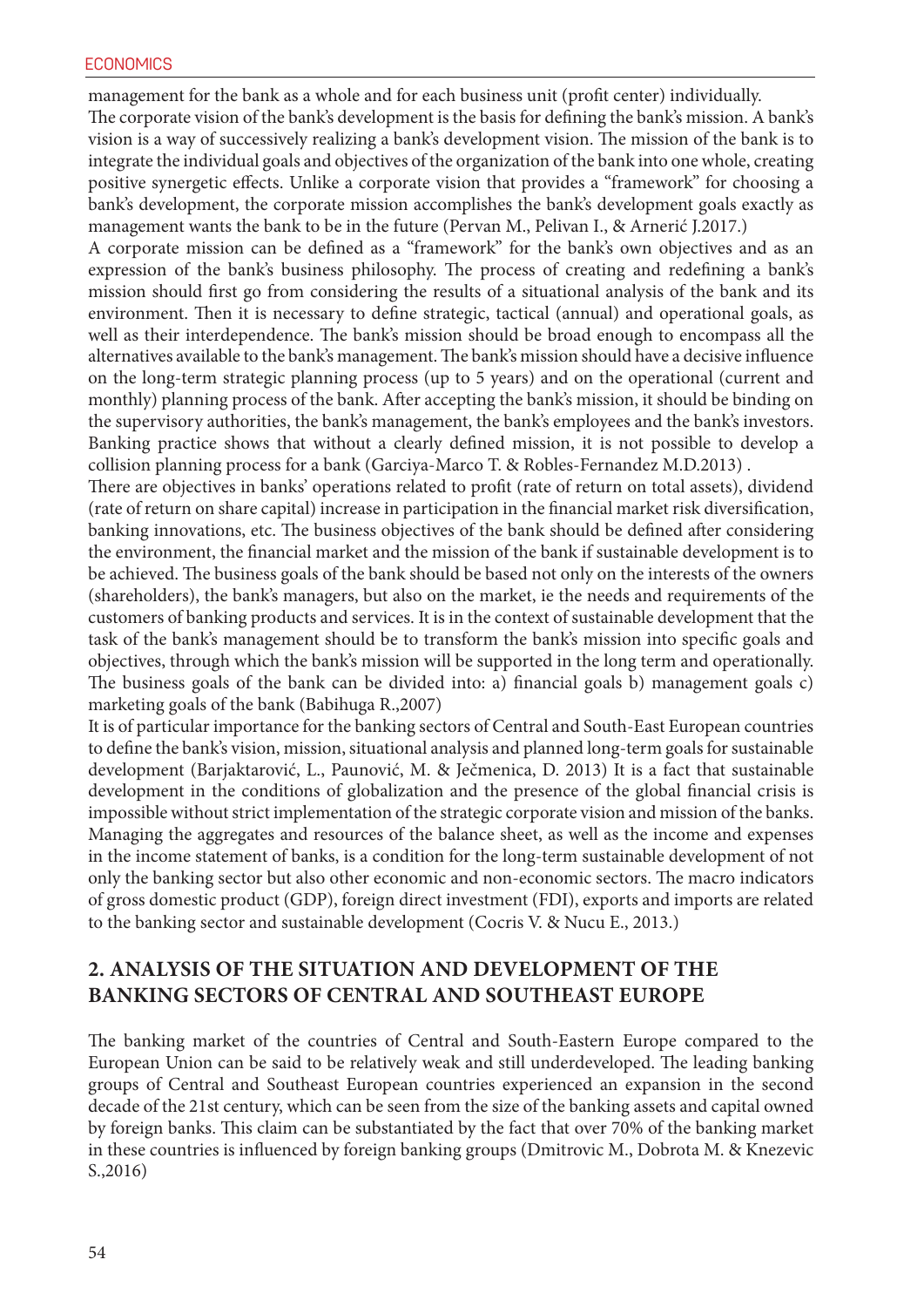Analyzes show that with the advent of the global financial crisis and recession, the financial activity of Western European banks in the region of Central and Southeast European countries has decreased. This trend is still largely present, as the number of attractive banks that could be purchased has decreased. Due to slower overall economic growth, there is a liquidity deficit in the banking sector (Raszkovski A. & Bartniczak B. 2019).

The analysis of the situation of the banking sectors covers 13 countries of Central and Southeastern Europe, which are divided into three groups. The first group includes countries that have been members of the European Union for a number of years (Czech Republic, Slovakia, Slovenia, Poland and Hungary). These are the most developed countries of Central and Southeastern Europe. The second group includes Southeast European countries that are also members of the European Union but at a lower financial level of development (Croatia, Bulgaria and Romania). The third group also includes the non-EU countries of Southeast Europe, which aspire to become and are still in the process of transition (Serbia, Bosnia and Herzegovina, Montenegro, Macedonia and Albania). The third group of countries can be said to have the lowest level of economic and economic development. These countries are also called Western Balkan countries. They are characterized by low economic growth as a consequence of the lack of their own production (most of them are industrial lone businesses). With them, the cost of banking services is higher than in other parts of Europe. Interest rates are expressive for cash loans in local currencies. The financial market can be said to be high risk, in the presence of political instability, high unemployment and high public debt that the countries concerned have towards their creditors. In most cases, there is a reciprocal link between the banking sectors and the economics of the social development of countries (Laidroo L., Männasoo K.,(2014)

The development of the banking sector is conditioned by a number of economic and demographic factors. A special place in the country's macroeconomic indicators belongs to: a) gross domestic product (GDP) b) exports c) imports d) foreign direct investment (FDI). Indicators are of particular importance for realistic planning (operational and strategic) and successful implementation of the economic policies of the countries concerned. Gross domestic product is particularly monitored for its percentage growth. For the purpose of balancing GDP in Central and Southeast European countries, its dynamics will be analyzed in the period from 2008 to 2018 (Mano-Bakalinov, V. 2016)

|                | 2008  | 2009  | 2010  | 2011  | 2012           | 2013  | 2014  | 2015  | 2016  | 2017  | 2018  |
|----------------|-------|-------|-------|-------|----------------|-------|-------|-------|-------|-------|-------|
|                |       |       |       |       |                |       |       |       |       |       |       |
| <b>GRUPA1</b>  |       |       |       |       |                |       |       |       |       |       |       |
| <b>SVN</b>     | 37.0  | 35.0  | 36.0  | 36.0  | 35.0           | 35.0  | 36.0  | 37.0  | 40.4  | 43.0  | 45.7  |
| <b>SVK</b>     | 67.0  | 63.0  | 66.0  | 69.0  | 71.0           | 72.0  | 74.0  | 78.0  | 81.1  | 84.9  | 90.6  |
| <b>CZE</b>     | 154.0 | 142.0 | 150.0 | 156.0 | 153.0          | 150.0 | 148.0 | 160.0 | 176.6 | 191.9 | 207.3 |
| POL            | 363.0 | 311.0 | 355.0 | 370.0 | 382.0          | 389.0 | 412.0 | 451.0 | 426.0 | 466.0 | 495.5 |
| <b>HUN</b>     | 106.0 | 91.0  | 96.0  | 101.0 | 96.0           | 98.0  | 96.0  | 100.0 | 113.7 | 124.0 | 131.1 |
| <b>GRUPA 2</b> |       |       |       |       |                |       |       |       |       |       |       |
| <b>HRV</b>     | 48.0  | 44.8  | 44.4  | 44.2  | 43.7           | 43.3  | 42.9  | 44.1  | 46.7  | 49.0  | 51.5  |
| <b>BGR</b>     | 35.0  | 34.9  | 36.1  | 38.5  | 39.9           | 39.9  | 42.1  | 44.5  | 48.1  | 51.7  | 54.9  |
| <b>ROU</b>     | 140.0 | 118.3 | 124.4 | 131.5 | 131.7          | 142.2 | 149.3 | 161.8 | 170.0 | 188.0 | 203.3 |
|                |       |       |       |       | <b>GRUPA 3</b> |       |       |       |       |       |       |
| <b>SRB</b>     | 33.0  | 29.0  | 28.0  | 31.0  | 30.0           | 33.0  | 35.0  | 38.0  | 38.3  | 39.2  | 42.7  |
| BIH            | 13.0  | 12.0  | 13.0  | 13.0  | 13.0           | 14.0  | 14.0  | 15.0  | 16.9  | 16.02 | 16.73 |
| <b>MNE</b>     | 3.1   | 3.0   | 3.1.0 | 3.2   | 3.1            | 3.3   | 3.4   | 3.5   | 4.4   | 4.7   | 5.5   |
| <b>MKD</b>     | 8.3   | 9.9   | 9.4   | 9.4   | 10.5           | 9.7   | 10.8  | 11.3  | 10.67 | 11.34 | 12.67 |
| <b>ALB</b>     | 9.0   | 9.0   | 9.0   | 10.0  | 10.0           | 10.0  | 11.0  | 12.0  | 11.8  | 13.06 | 15.06 |

**Table 1.** GDP by defined groups of countries in the period 2008-2018 (billion EUR)

Source: (Central Bank Publications of the analyzed countries)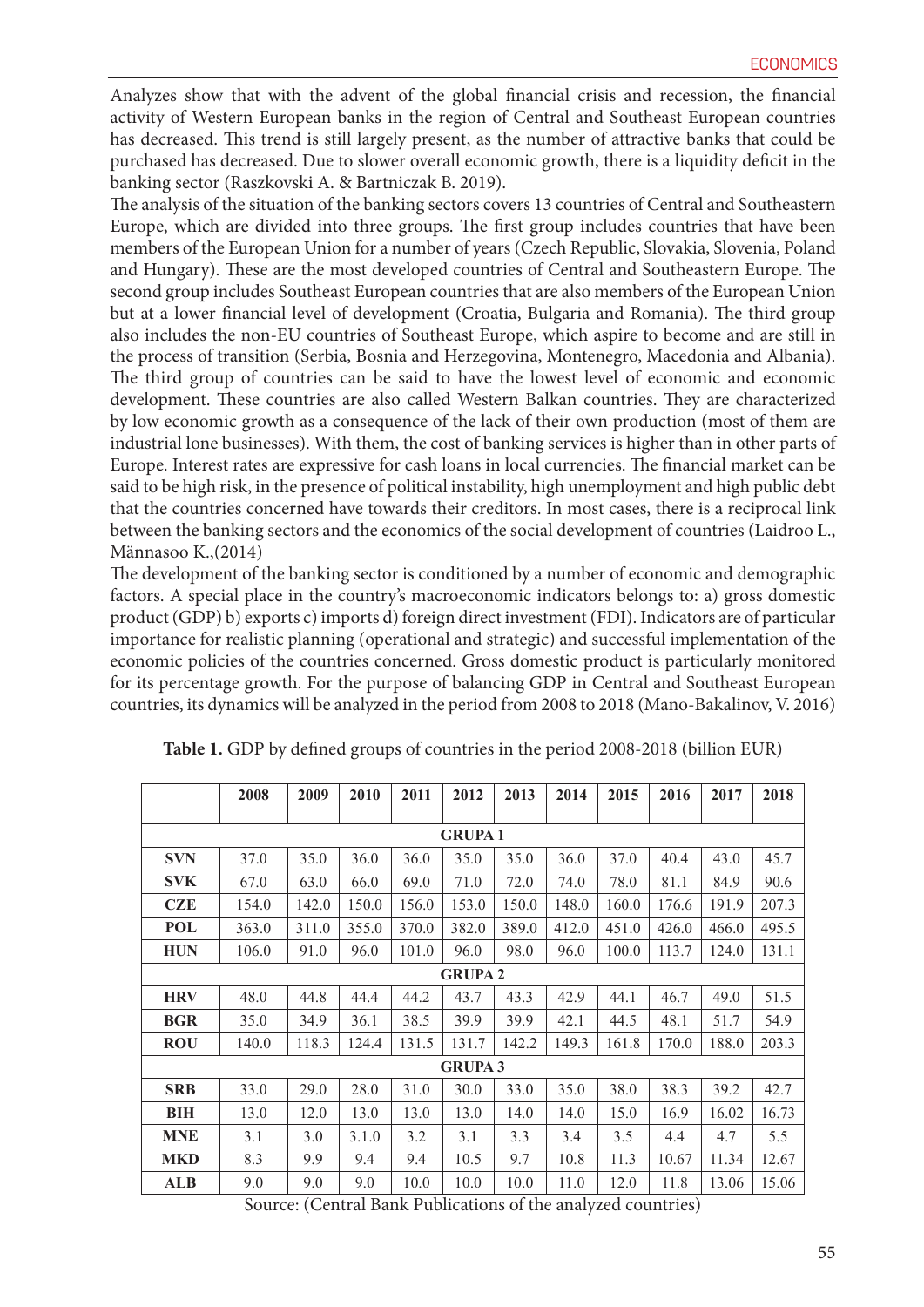#### **ECONOMICS**

The table below shows that Poland, the Czech Republic, Romania, Hungary and Slovakia had high levels of GDP. Bulgaria, Croatia, Slovenia and Serbia had twice the GDP level. Extremely low levels of GDP were recorded in Albania, Bosnia and Herzegovina, Macedonia and Montenegro. GDP growth from 2014 to 2018 is present in most of the analyzed countries. GDP growth has had different trends, as some countries have experienced a negative growth rate.

|               | 2008 | 2009   | 2010   | 2011   | 2012           | 2013   | 2014   | 2015 | 2016 | 2017 | 2018 |
|---------------|------|--------|--------|--------|----------------|--------|--------|------|------|------|------|
| <b>GRUPA1</b> |      |        |        |        |                |        |        |      |      |      |      |
| <b>SVN</b>    | 3.5  | $-7.8$ | 1.2    | 0.6    | $-2.3$         | $-2.0$ | $-0.5$ | 1.5  | 3.1  | 4.9  | 4.3  |
| <b>SVK</b>    | 5.8  | $-4.9$ | 4.4    | 3.0    | 1.8            | 0.9    | 2.2    | 3.0  | 3.1  | 3.2  | 4.3  |
| <b>CZE</b>    | 3.1  | $-4.4$ | 2.3    | 1.8    | $-0.9$         | $-0.9$ | 2.3    | 2.4  | 2.4  | 4.5  | 2.9  |
| <b>POL</b>    | 5.1  | 1.7    | 3.9    | 4.5    | 1.9            | 1.6    | 3.1    | 3.3  | 3.1  | 4.8  | 5.2  |
| <b>HUN</b>    | 0.9  | $-6.8$ | 1.3    | 1.6    | $-1.7$         | 1.1    | 2.0    | 2.0  | 2.3  | 4.1  | 4.6  |
| <b>GRUPA2</b> |      |        |        |        |                |        |        |      |      |      |      |
| <b>HRV</b>    | 2.1  | $-6.9$ | $-2.3$ | $-0.2$ | $-1.9$         | $-1.0$ | $-0.8$ | 1.0  | 3.5  | 2.9  | 2.8  |
| <b>BGR</b>    | 6.2  | $-5.5$ | 0.4    | 1.8    | 0.6            | 0.9    | 2.0    | 3.5  | 3.9  | 3.8  | 3.5  |
| <b>ROU</b>    | 7.3  | $-6.6$ | $-1.1$ | 2.3    | 0.6            | 3.5    | 3.5    | 3.5  | 4.8  | 6.9  | 3.9  |
|               |      |        |        |        | <b>GRUPA 3</b> |        |        |      |      |      |      |
| <b>SRB</b>    | 3.8  | $-3.5$ | 1.0    | 1.6    | $-1.5$         | 2.5    | 1.0    | 2.0  | 2.8  | 2.0  | 4.2  |
| BIH           | 5.7  | $-2.8$ | 0.7    | 1.0    | $-1.1$         | 1.9    | 1.5    | 3.5  | 2.8  | 3.2  | 2.9  |
| <b>MNE</b>    | 6.9  | $-5.7$ | 2.5    | 3.2    | $-2.5$         | 3.3    | 2.0    | 3.5  | 2.1  | 4.7  | 4.9  |
| <b>MKD</b>    | 5.5  | $-0.4$ | 3.4    | 2.3    | $-0.5$         | 2.7    | 3.8    | 3.9  | 2.4  | 0.2  | 2.7  |
| <b>ALB</b>    | 7.8  | 3.3    | 3.9    | 3.1    | 1.6            | 0.4    | 2.0    | 3.0  | 3.2  | 3.8  | 4.1  |

**Table 2**. Annual GDP growth for the analyzed group of countries for the period 2008-2018 (%)

Source: (Central Bank Publications of the analyzed countries)

In the first group of countries, Slovenia and Hungary recorded the largest negative GDP growth in 2009. The highest positive GDP growth was recorded by Poland in 2008 and Slovenia in 2017. The association of the group of countries had the highest negative GDP growth in 2009 in Bulgaria in 2008 and Romania in 2017. In the third group of countries, the highest negative GDP growth was recorded in 2009 by Montenegro and Serbia, while the highest positive growth was recorded by Albania in 2008 and Montenegro in 2018. Overall, a positive trend of GDP growth has been present in the Central and Southeastern European region since 2014, which is evidence that the negative impact of the global financial crisis has been reduced (mitigated) (Arestis, P., Ferrari Filho, F., & Terra, F. H. B. 2018.)

In terms of banking sector, the countries of the region of Central and South-Eastern Europe are specific in their characteristics. The analysis of bank portfolio diversification shows that there is an increase in assets in the countries of Central Europe and partly in the countries of Southeast Europe! The strengthening of the bank's portfolio was partly halted by the global financial crisis.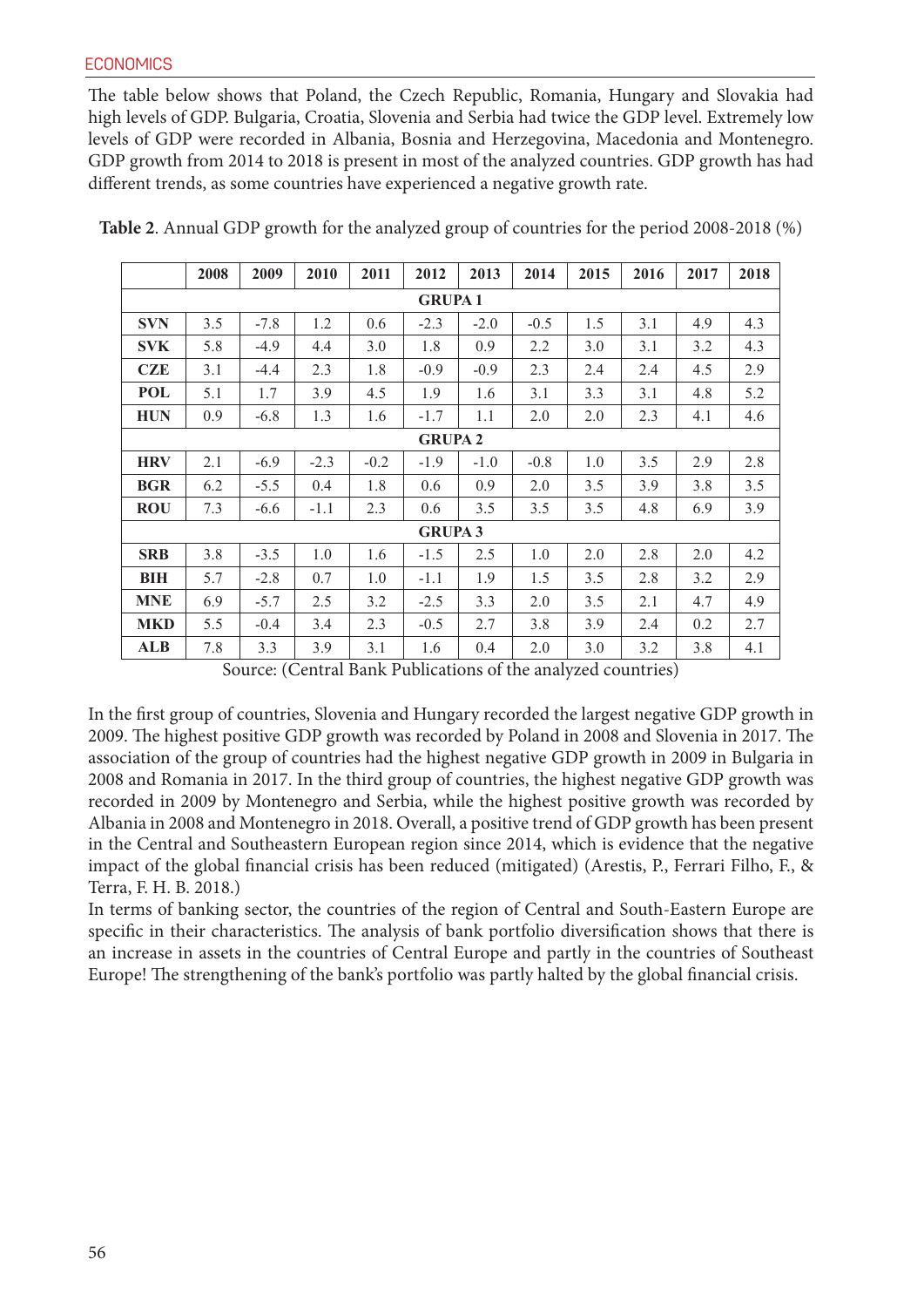|                | 2008    | 2009    | 2010    | 2011    | 2012    | 2013           | 2014    | 2015    | 2016    | 2017    | 2018    |  |
|----------------|---------|---------|---------|---------|---------|----------------|---------|---------|---------|---------|---------|--|
| <b>GRUPA1</b>  |         |         |         |         |         |                |         |         |         |         |         |  |
| <b>SVN</b>     | 49,000  | 45,300  | 45,800  | 45,600  | 44,500  | 39,800         | 37,400  | 35,500  | 40,587  | 41,750  | 43,094  |  |
| <b>SVK</b>     | 62,838  | 53,028  | 54,695  | 55,775  | 58,086  | 59,554         | 62,742  | 67,546  | 71,351  | 77,632  | 81,726  |  |
| <b>CZE</b>     | 154,375 | 159,418 | 172,776 | 178,675 | 189,996 | 189,749        | 194,677 | 205,369 | 222,798 | 263,294 | 270,770 |  |
| <b>POL</b>     | 261,401 | 273,965 | 292,755 | 293,100 | 330,267 | 339,309        | 359,502 | 375,423 | 386,825 | 427,453 | 443,742 |  |
| <b>HUN</b>     | 125,212 | 124,888 | 121,268 | 111,934 | 107,899 | 104,589        | 101,652 | 104,339 | 109,204 | 120,108 | 123,506 |  |
| <b>GRUPA 2</b> |         |         |         |         |         |                |         |         |         |         |         |  |
| <b>HRV</b>     | 50,619  | 51,788  | 53,028  | 54,096  | 53,045  | 52,126         | 52,688  | 52,543  | 52,440  | 61,265  | 64,698  |  |
| <b>BGR</b>     | 35,565  | 36,234  | 37,695  | 39,273  | 42,138  | 43,842         | 43,529  | 44,750  | 47,087  | 50,734  | 55,236  |  |
| <b>ROU</b>     | 85,190  | 86,202  | 89,906  | 90,925  | 91,451  | 91,096         | 90,483  | 92,196  | 94,196  | 93,739  | 99,751  |  |
|                |         |         |         |         |         | <b>GRUPA 3</b> |         |         |         |         |         |  |
| <b>SRB</b>     | 21,632  | 24,362  | 25,984  | 27,732  | 27,775  | 27,485         | 27,352  | 28,177  | 29,140  | 28,540  | 31.677  |  |
| BIH            | 10,761  | 10,742  | 10,828  | 11,196  | 11,414  | 11,994         | 12,514  | 12,755  | 13,344  | 14,464  | 15,794  |  |
| <b>MNE</b>     | 3,309   | 3,025   | 2,944   | 2,809   | 2,808   | 2,959          | 3,136   | 3,471   | 3,790   | 4,100   | 4,407   |  |
| <b>MKD</b>     | 4,728   | 5,107   | 5,829   | 6,383   | 7,077   | 7,464          | 8,076   | 7,411   | 7,233   | 7,513   | 8,187   |  |
| <b>ALB</b>     | 6,737   | 6,424   | 7,139   | 8,063   | 8,626   | 9,164          | 9,231   | 9,600   | 10,407  | 10,964  | 11,772  |  |

**Table 3.** Balance sheet (assets) of the banking sectors of the Central and South-Eastern European countries in the period 2008-2018 (million EUR)

Source: (Central Bank Publications of the analyzed countries)

 The analysis of the presented table shows that the growth of the balance sheet total of banks in the countries of Central and Southeastern Europe is present. In the first group of countries, Poland recorded the highest growth, while Slovenia recorded variable growth. In the second group of countries, Romania had the highest growth, while Bulgaria had the lowest growth. In the third group of countries, Serbia had the highest growth, while Montenegro had the lowest growth. The analysis shows that there are positive pictures banking sectors since 2014 and that this trend continues especially in 2017.

|  |  | Table 4. Share of total assets in GDP of Central and South-Eastern European countries (%) |  |  |  |  |  |  |
|--|--|-------------------------------------------------------------------------------------------|--|--|--|--|--|--|
|--|--|-------------------------------------------------------------------------------------------|--|--|--|--|--|--|

|                                                                                                     | 2008  | 2009  | 2010  | 2011  | 2012           | 2013  | 2014  | 2015  | 2016  | 2017  | 2018  |
|-----------------------------------------------------------------------------------------------------|-------|-------|-------|-------|----------------|-------|-------|-------|-------|-------|-------|
| <b>GRUPA1</b>                                                                                       |       |       |       |       |                |       |       |       |       |       |       |
| <b>SVN</b>                                                                                          | 131.6 | 128.5 | 130.0 | 126.4 | 125.5          | 112.2 | 100.4 | 92.9  | 85.0  | 97.2  | 94.3  |
| <b>SVK</b>                                                                                          | 97.4  | 84.1  | 83.0  | 80.9  | 81.7           | 82.6  | 83.4  | 86.5  | 88.1  | 91.4  | 90.2  |
| <b>CZE</b>                                                                                          | 108.0 | 112.2 | 114.3 | 120.7 | 124.2          | 135.2 | 126.3 | 124.0 | 127.9 | 137.1 | 130.6 |
| POL                                                                                                 | 72.0  | 83.7  | 81.8  | 85.0  | 84.6           | 86.2  | 88.8  | 89.0  | 92.4  | 91.7  | 89.6  |
| <b>HUN</b>                                                                                          | 118.6 | 133.1 | 126.9 | 126.0 | 112.1          | 107.7 | 100.4 | 96.1  | 97.0  | 96.9  | 94.2  |
| <b>GRUPA 2</b>                                                                                      |       |       |       |       |                |       |       |       |       |       |       |
| <b>HRV</b>                                                                                          | 107.5 | 115.1 | 120.9 | 123.9 | 121.8          | 120.8 | 122.7 | 120.2 | 115.5 | 125.1 | 125.6 |
| <b>BGR</b>                                                                                          | 104.2 | 103.7 | 104.6 | 102.0 | 105.5          | 106.8 | 103.6 | 98.8  | 99.4  | 98.1  | 100.6 |
| <b>ROU</b>                                                                                          | 66.0  | 72.7  | 73.6  | 70.5  | 69.0           | 64.7  | 60.6  | 58.7  | 56.3  | 49.8  | 49.1  |
|                                                                                                     |       |       |       |       | <b>GRUPA 3</b> |       |       |       |       |       |       |
| <b>SRB</b>                                                                                          | 64.7  | 84.1  | 92.8  | 88.1  | 93.8           | 83.2  | 85.0  | 85.4  | 83.4  | 72.7  | 74.2  |
| BIH                                                                                                 | 85.2  | 86.8  | 85.5  | 85.3  | 87.0           | 89.1  | 92.4  | 87.5  | 87.8  | 90.6  | 94.4  |
| <b>MNE</b>                                                                                          | 106.7 | 100.8 | 95.0  | 87.8  | 90.6           | 87.0  | 89.6  | 88.7  | 89.1  | 66.4  | 80.1  |
| <b>MKD</b>                                                                                          | 56.9  | 51.6  | 62.0  | 67.9  | 67.4           | 76.9  | 74.8  | 75.4  | 74.6  | 66.4  | 64.6  |
| ALB                                                                                                 | 76.6  | 76.6  | 76.8  | 81.8  | 85.6           | 87.6  | 91.5  | 91.2  | 93.7  | 83.8  | 78.2  |
| (0.0000100010001100010000000010001<br>$\sim$ 1 $\sim$<br>$\sim$<br>$\ldots$ . $\ldots$ . $\ldots$ . |       |       |       |       |                |       |       |       |       |       |       |

Source: (Central Bank Publications of the analyzed countries).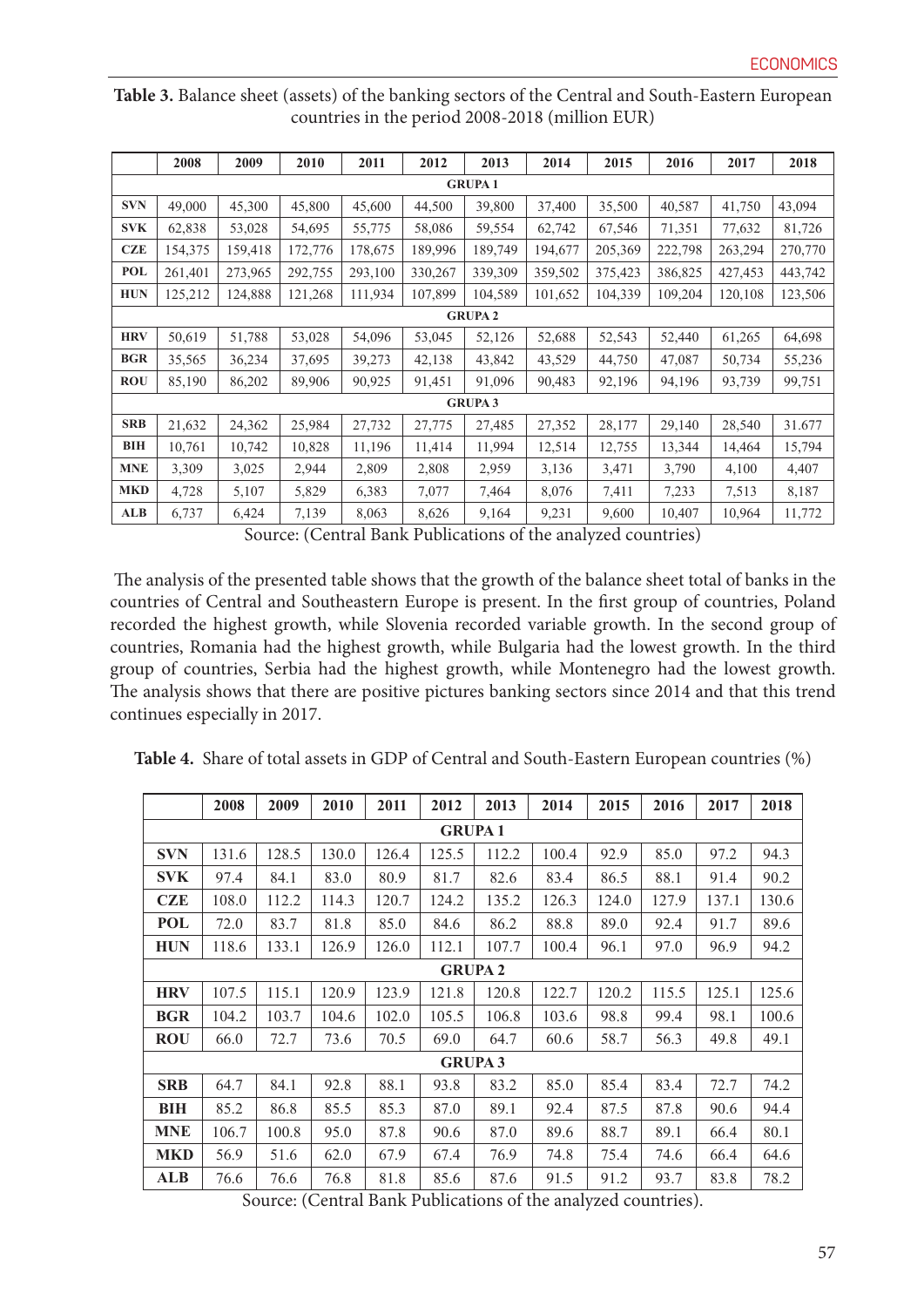Analyzes show that the upward trend in the balance sheet share in GDP in the period 2008 to 2017 was present in: the Czech Republic, Poland, Croatia, Serbia, Bosnia and Herzegovina, Macedonia and Albania (Stanić. S., & Račić Ž., 2019.)

A negative trend was present in countries: Slovenia, Slovakia, Hungary, Bulgaria, Romania and Montenegro. Despite the negative trend, the share of total assets in GDP is still higher in a number of EU Member States than in Southeast European (Western Balkan) candidate countries.. This trend was significantly influenced by the level of development of the economy and banking sector of the countries concerned.

#### **CONCLUSION**

Certain factors of change in the banking sector have had a positive impact, such as innovation and technological change, while the globalization process has had a negative impact, especially with the onset of the global financial crisis. Bank performance varied widely across countries, showing all its strengths in the highly developed countries of the European Union. In addition to defining the strategic direction of bank development, the implementation of swot analysis, the vision and mission of banks, as well as the strategy for the long-term development of the banking sectors, were particularly emphasized.

No difference the fact that the banking sectors represent the most important financial institutions that play an important role in the development of the economic sector, their participation is diminished in the global financial market with the advent of new financial institutions in the provision of services. Such financial institutions include: insurance companies, investment funds, pension funds and leasing companies. The decline in the market share of the banking sectors is the result of increased competition and reduced profits. Recently, there are more and more cases where banks in addition to providing banking services are engaged in providing insurance and leasing services, stockbroking, as well as investment and pension funds.

Banks can be said to play the most significant role in mediating and taking risk in the business process. The banking market in Central and South-Eastern Europe is relatively weak and underdeveloped compared to the European Union. At the beginning of 2005, a large number of foreign banks appeared in the SEE region interested in entering the respective financial market. It should be noted that in the last two decades of the 21st century, the leading groups of EU banks in the CEE region have experienced expansion, as can be seen from the size of banking assets, capital and profitability of banks. Analyzes of the banking sector show that more than 70% of the banking market in Southeast European countries is influenced by foreign banking groups.

With the advent of the global financial crisis, the activity of the leading banks from the European Union and their entry into the financial market of Southeast European countries decreased. The trend is still present, as the number of attractive banks that could be acquired through fusion and acquisition has decreased in the banking market of countries in transition. Similarly, overall economic growth in the financial market of transition countries has slowed, so that the liquidity deficit is often present in the financial sector. A positive trend has been present in recent years in the share of GDP and the share of total assets in the structure of GDP. Sustainable development can only be achieved through the joint action of the banking sectors of the Central and South-Eastern European countries.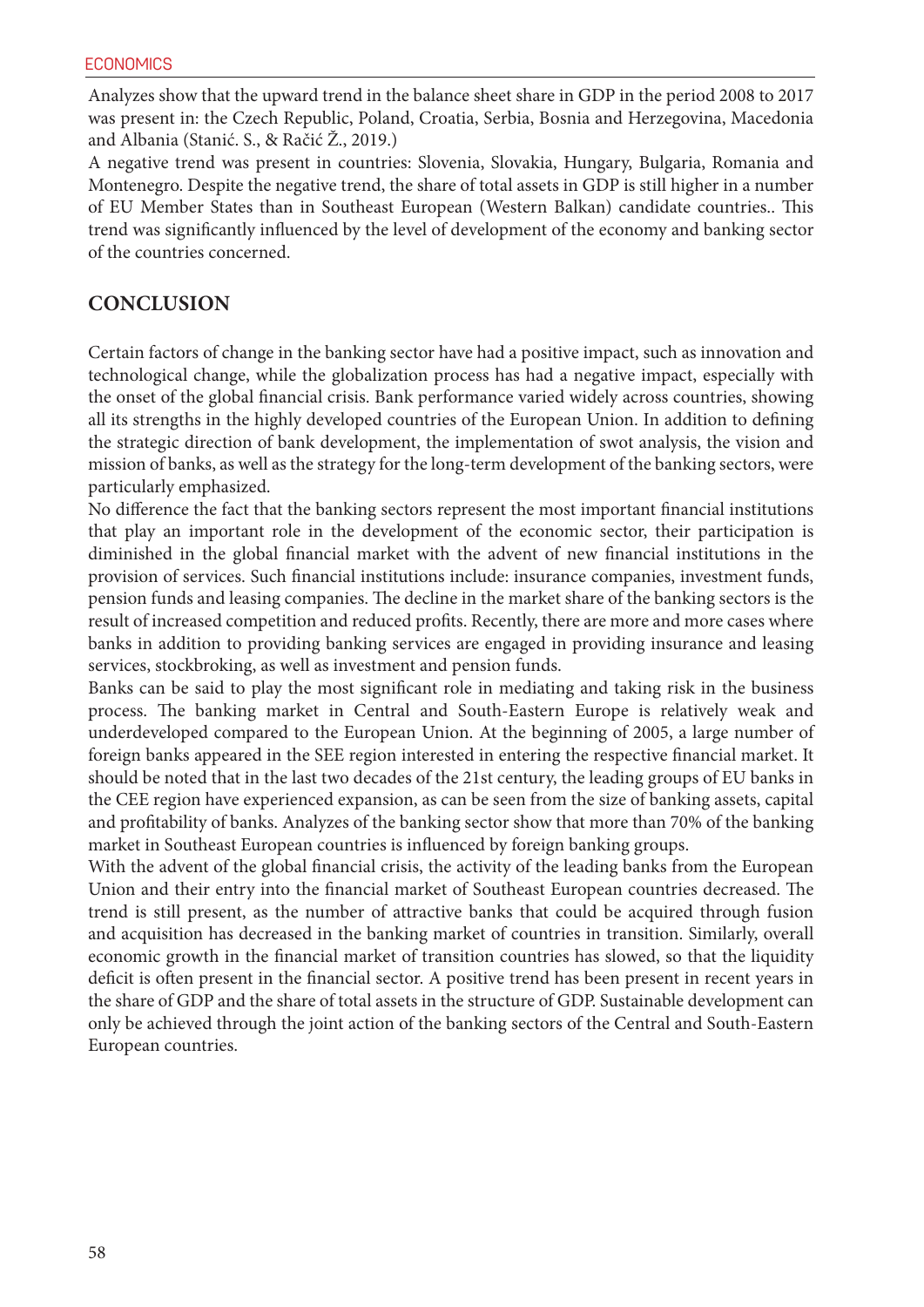#### **REFERENCES**

Vunjak N., Ćurčić U. & Kovačević Lj. (2013). *Corporate Banking,* Proleter Bečej, Faculty of Economics Subotica.

Cocris V. & Nucu E., (2013). *Monetary policy and financial stability (empirical records from Central and Eastern European countries,* Baltic Journal of Economics 13 (1), (75-98).

Koch W. T., & MacDonald S. S., (2003). *Bank Management,* Thomson - Western, New York.

Pere, E. (2015). *The impact of good governance in the economic development of Western Balkan countries.* European Journal of Government and Economics, Volume 4: 25-45, Retrieved from http://www.ejge.org/index.php/ejge/article/view/59/52.

Vunjak N., Radović M., Vitomir J. & Štrbo S. (2019). *Corporate Finance, IRC - Center for Economic Research Subotica,* Modern Business School Belgrade (MBS).

Curcic U. (2003). *Managing Bank Growth and Performance (Strategic Management of Bank Value and Performance Growth),* Mladost Holding, Color Print, Loznica.

Achim, V., Borlea,N.,& Mare,C. (2015) *Corporate governance and business performance: evidence for the Romanian economy,* Journal of Business Economics and Management, ISSN 1611-1699 / eISSN 2029-4433.

 Sherstnev, M. A. (2019). *World Economy, Economic Science, and Economic Policy: What Comes After the Crisis.* In Sustainable Growth and Development of Economic Systems, Springer, Cham (87-100).

Andries, A.M.(2011) *"The Determinants of Bank Efficiency and Productivity Growth in the Central and Eastern European Banking Systems",* Eastern European Economics,49(6), (38–59).

Dragosavac M. (2013). *Impact and Consequences of the World Economic Crisis on Macroeconomic Factors in Central and Southeastern Europe (International Conference), University of Business* Engineering and Management, Banja Luka.

Andries A.M. & Căpraru B., (2012)*"Competition and efficiency in EU27 banking systems",* Baltic Journal of Economics 12(1), (41-60).doi: 10.1080/1406099X.2012.10840510.

Košak, M., Zajc, P. & Zorić, J. (2009) *Bank efficiency differences in the new EU member states"*,Baltic Journal of Economics, 9:2, (67–89).

Dragosavac M. (2019) *Business performance effects on the non-performing loans (npls) level in the CEE banking sector, 5th International scientific conference corporations as multidimensional actors/ entities,* University of Novi Sad, Faculty of technical sciences (174-186),

Barth R., Caprio G. & Levine R.,(2004)" *Bank regulation and supervision: What works best?," Journal of Financial Intermediation*, Vol. 13, (205-248),doi:10.1016/j.jfi.2003.06.002,.

Buterin V.; Škare, M. & Buterin, D. (2017). *Macroeconomic model of institutional reforms' influence on economic growth of the new EU members and the Republic of Croatia.* Economic Research - Економска истраживања, 30, 1: (1572–1593).

Poghosyan, T. & Poghosyan, A.(2010) *"Foreign bank entry, bank efficiency and market power in Central and Estern European Countries"*,Economics of Transition, 18, No.3: (571-598). doi: 10.1111/j.1468-0351.2009.00378.

Pervan M., Pelivan I., & Arnerić J.(2017) *"Profit persistence and determinants of bank profitability in Croatia,"* Economic Research- Ekonomska istraživanja, Vol. 28, No. 1, (284-298). doi link: http://dx.doi.org/10.1080/1331677X.2015.1041778.

Garciya-Marco T. & Robles-Fernandez M.D.(2013) *"Risk-taking behavior and ownership in the banking industry: The Spanish evidence"*, Journal of Economics and Business, Vol. 60, no.4, (332- 354) doi:10.1016/j.jeconbus.2007.04.008,2013.

Babihuga R.,(2007) *"Macroeconomic and financial soundness indicators: An emperical investigation"*, IMF working paper, no.115, (1-32).

Barjaktarović, L., Paunović, M. & Ječmenica, D. (2013) *"Development of the banking sector in CEE countries – Comparative analysis",* Central bank of Montenegro, Journal of Central Banking Theory and Practice, Vol.2 No.1. Montenegro.